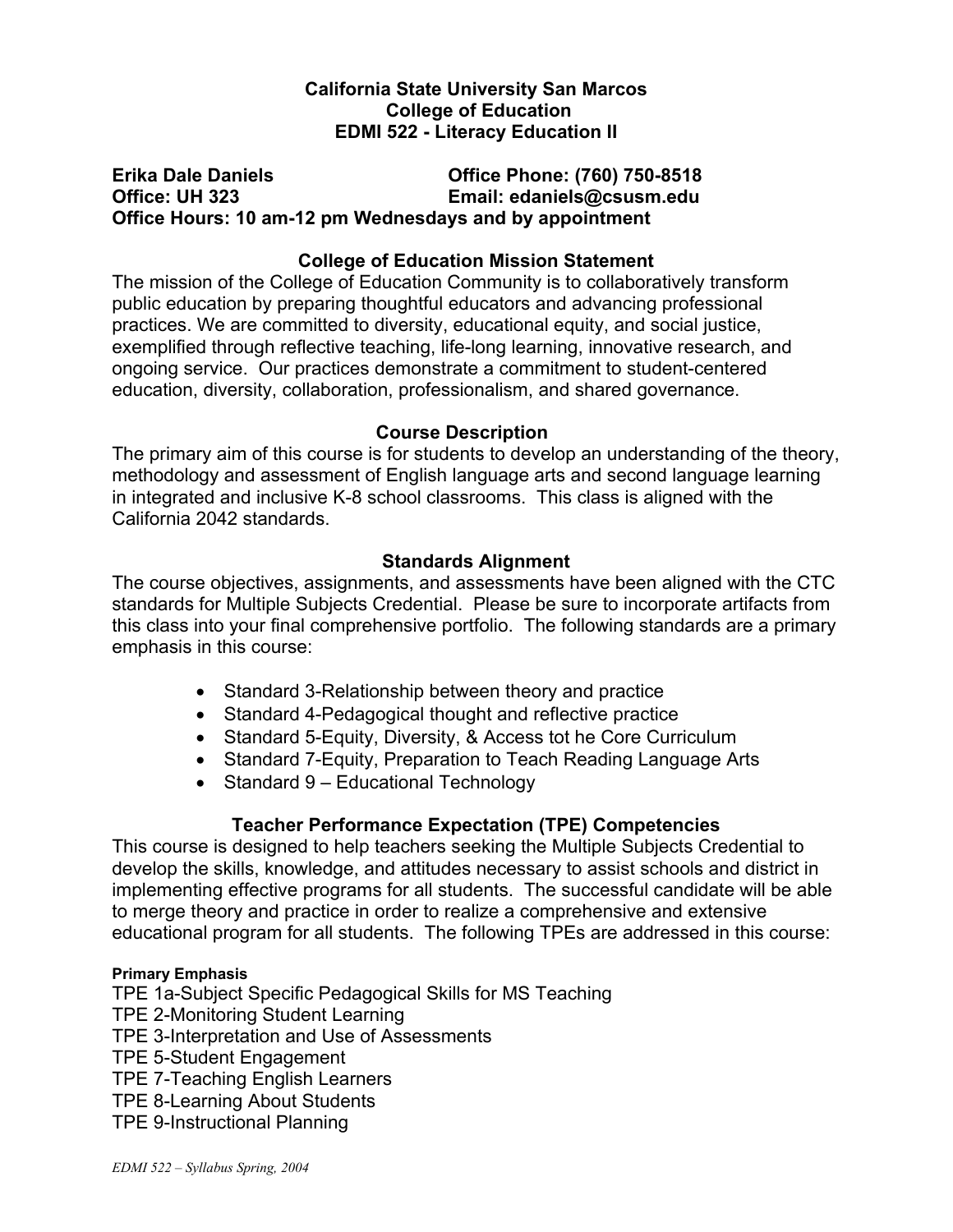TPE 10-Instructional Time

TPE 11-Social Environment

TPE 13-Professional Growth

### **Secondary Emphasis:**

TPE 4-Making Content Accessible

TPE 6-Developmentally Appropriate Teaching Practices

TPE 6a-Developmentally Appropriate Practices in Grades K-3

TPE 6b-Developmentally Appropriate Practices in Grades 4-8

TPE 6d –Teaching Special Education Populations in General Education Environments

TPE 14 – Educational Technology

TPE 15 – Social Justice and Equity

## **OBJECTIVES**

# **KNOWLEDGE**

Students will:

- gain an understanding of how a first and second language is acquired.
- gain an understanding of the reading process its relationship to thought, language and learning.
- gain an understanding of how people learn to read and write in their first and second language
- become familiar with current approaches to the teaching of reading and writing and the theoretical bases of such approaches.
- become familiar with current approaches to the teaching of reading and writing in culturally and linguistically diverse elementary school classrooms
- become familiar with classroom diagnostic techniques and evaluation procedures.
- become familiar with current approaches to the teaching of reading and writing to children with special learning needs

## **SKILLS**

Students will:

- become sensitive observers of children's language using behaviors.
- analyze children's reading and writing behavior as a basis for making instructional decisions
- translate the results of formal and informal assessment of children's reading and writing behaviors into instructional plans
- develop the ability to select appropriate materials and instructional strategies to meet the individual needs of students
- learn how to organize the classroom for teaching reading and writing to culturally and linguistically diverse populations.

## **ATTITUDES AND VALUES**

Students will:

- develop an appreciation for the natural language abilities children possess for processing and producing print
- develop an appreciation for the need and value of integrating reading and writing into all areas of the curriculum
- affirm the importance of a rich environment for developing an effective language arts program.
- develop a sensitivity to and appreciation for culturally and linguistically diverse learners.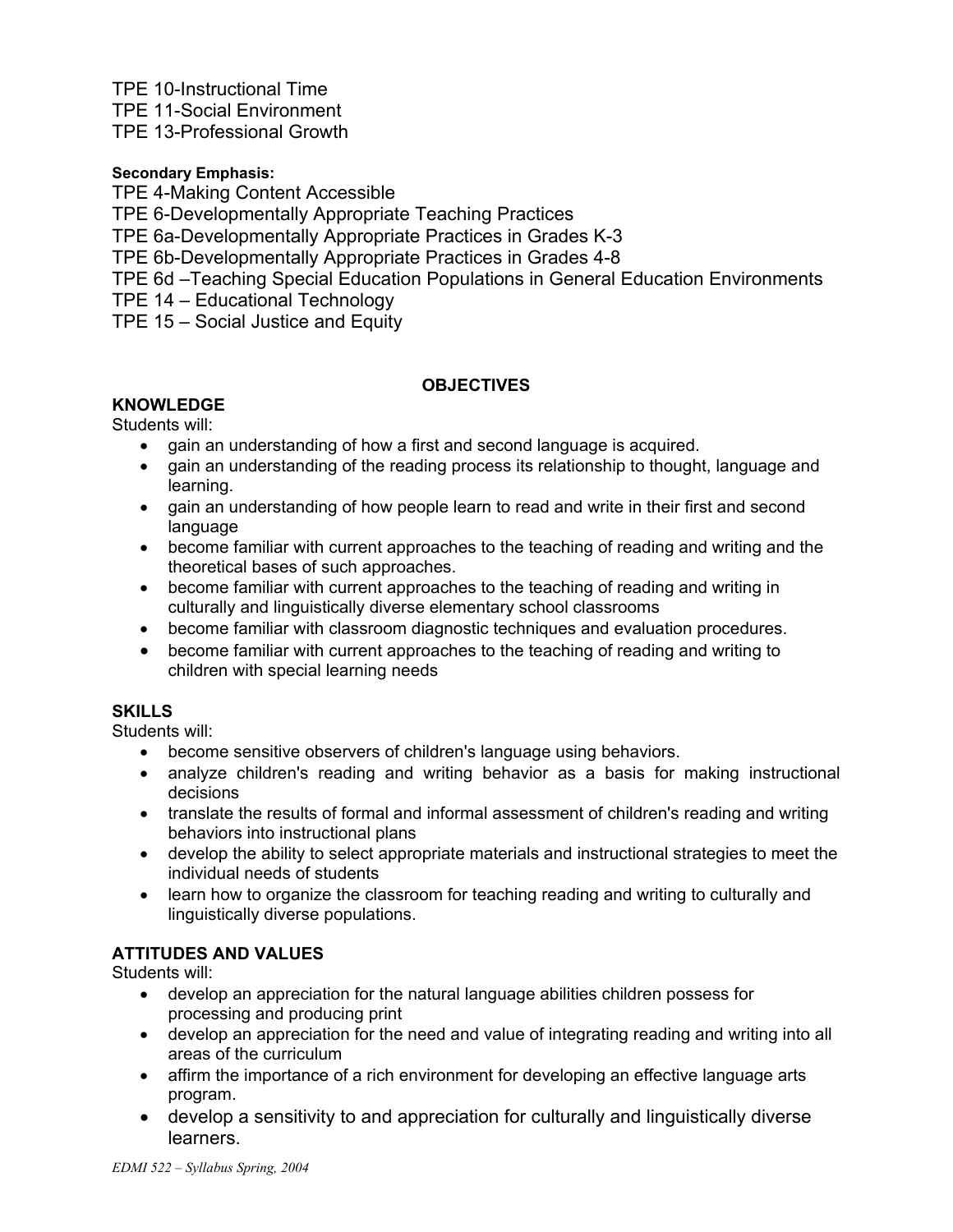- develop a sensitivity to and appreciation for children with special learning needs
- develop an appreciation for the importance of reading and writing for their own personal and professional growth
- develop a respect for each student, his/her abilities and background and the student's right to instruction that meets his or her individual needs.

# **REQUIRED TEXTS**

- **Beers, K. (2002)** *When kids can't read—What teachers can do.* **Portsmouth, NH: Heinemann.**
- **Burkhardt, R. (2002)** *Writing for real: Strategies for engaging adolescent writers.* **Portland, ME: Stenhouse Publishers**
- **Cormier, R. (1983).** *8+ 1 Short Stories.* **New York: Dell Publishing**
- Cunningham, P. & Allington, R. (199X). *Classrooms that work: They can all read and write.*

### **Optional/Recommended Texts**

- Fletcher, R. (1998). *Craft lessons: Teaching writing K-8.* Portland, ME: Stenhouse Publishers
- Johns, J. (2001). *Basic reading inventory, 8th edition.* Dubuque, IA: Kendall/Hunt Publishing Company

### **Other Useful Resources**

- Allen, J. (1999). Words, words, words: Teaching vocabulary in grades 4- 12. Stenhouse
- Bear, D., Invernizzi, M., Templeton, S., & Johnston, F. (2000). Words their way: Word study for phonics, vocabulary, and spelling instruction (2nd ed.). Prentice Hall.
- Calkins, Lucy. (1994). The Art of Teaching Writing. Heineman.
- Fountas, I.C. and Pinnell, G.S. (1996), *Guided reading: Good first teaching for all children.* Portsmouth, NH: Heinemann.
- Keene, Ellin & Zimmerman, Susan. (1997). *Mosaic of thought*. Heinemann.
- Routman, R. (2000). *Conversations*

## **ASSIGNMENTS**

### **Writing Strategy Lesson Plan (25 points)**

You will write and present a writing strategy lesson plan for a small group activity that takes into account student needs. Make your lesson active, interesting, fun and meaningful. Please choose a *writing* standard from the English Language Arts standards to guide your objectives. Examples of possible strategies include:

- Monitoring Writing
- Editing
- Using commas
- Writing paragraphs
- Making transitions between paragraphs
- Beginning a piece of writing
- Organizing information while you write
- Relating what you are writing to what you already know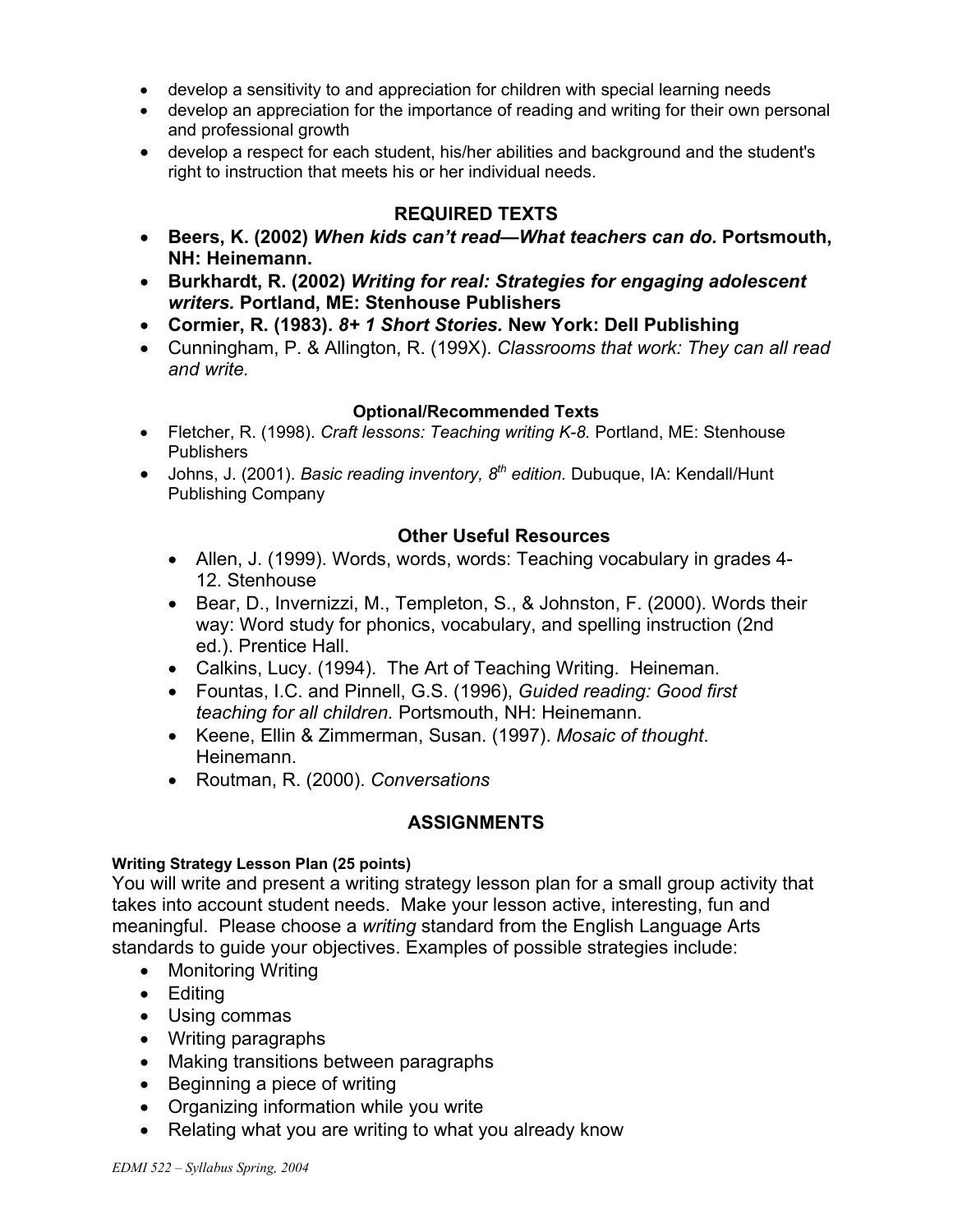- Writing the main idea of a story
- Identifying patterns in a text
- Using graphic organizers to write
- Poetry

*Keep in mind when writing your lesson*: What is the purpose of your lesson? How does it relate to real reading and/or writing? What are your learning goals? How are they aligned with the CA Reading/Language Arts standards (check the Reading/Language Arts framework for CA public schools)? How will you present the lesson (instructional strategies, resource materials, time frame)? How will you group students for the lesson? How will you assess your students? What accommodations will you provide for students who need additional help?

*Important*: Your lesson must address the needs of mainstream students, as well as make provisions for second language learners, students presenting difficulty, and accelerated students. How are you going to work with students who are having difficulty? How will you scaffold second language learners' learning during the lesson? How will your lesson provide enrichment for accelerated students? Will you meet with students individually or in a small group while other students work independently?

## **Case Study (30 points)**

See the directions in the case study packet. We will discuss this assignment in depth in class.

## **Reading Responses (20 points)**

As with first semester, you will keep a journal with all of your reading responses. Complete the readings and the responses BEFORE each class session.

## **Field Observations (15 points)**

Schedule time to observe in middle school Language Arts classrooms. Look for evidence of the following processes:

- Comprehension instruction for expository texts
- Content reading and/or writing lesson
- Writing instruction
- Writing assessment
- Literary response and analysis
- Student independent reading
- Integration of reading, writing, and oral language

You do not have to observe a separate lesson on each of the above areas. You might see evidence on bulletin boards or in student work or you might observe more than one area during a single lesson. Document your observations and reflections/analyses in whatever mode best fits your learning style.

## **Thoughtful Participation and Professionalism (10 points)**

As teachers you will need to articulate your beliefs, advocate for students, and defend your decisions to parents, administrators, and the public. Begin practicing in our classroom. I expect you to participate in both large group and small group discussions, attend class on time, and otherwise act as you would in a professional learning situation.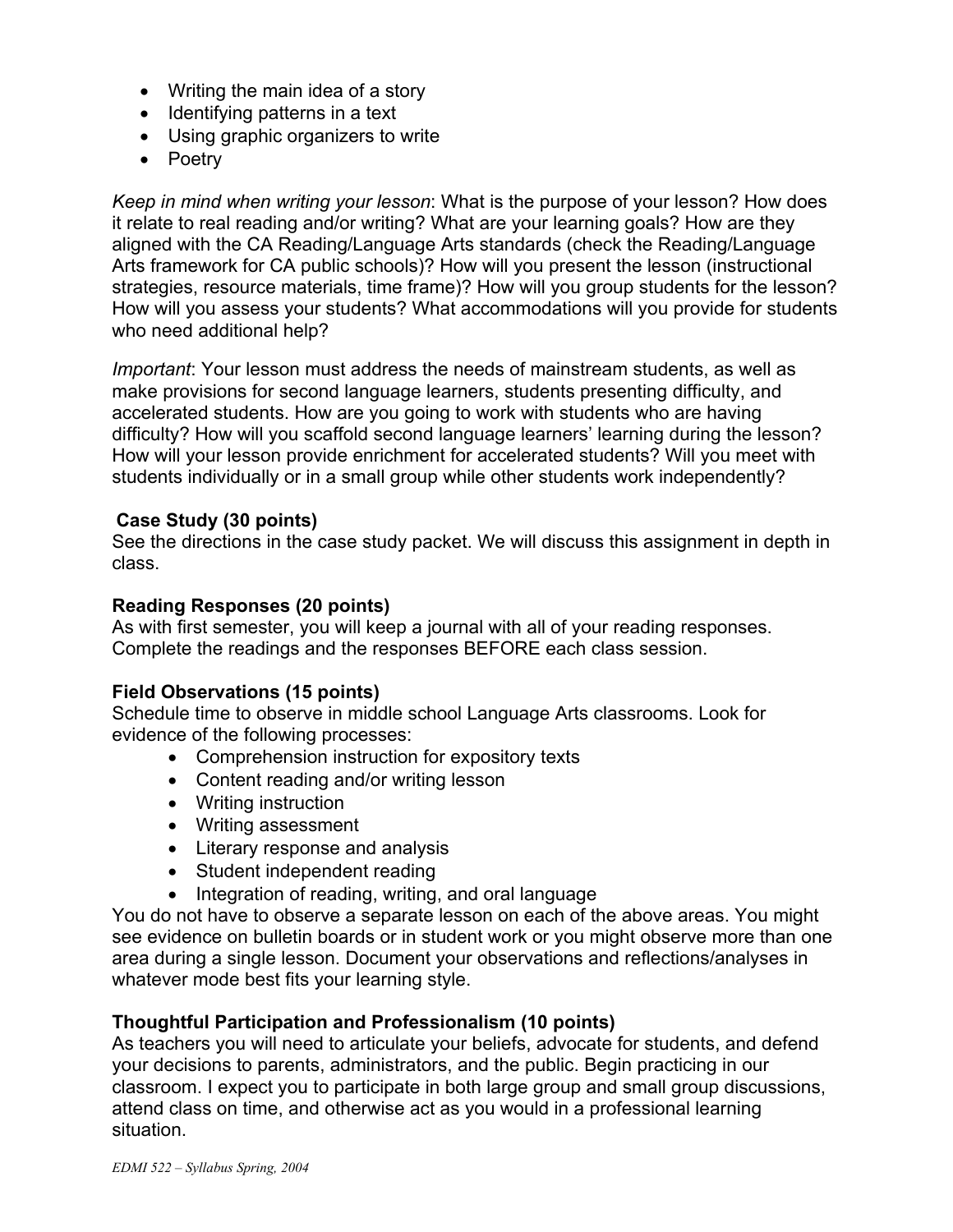### **Grading Scale**

 $94 - 100\% = A$  $90 - 93\% = A$  $88 - 89\% = B +$  $84 - 87\% = B$  $80 - 83\% = B$  $78 - 79\% = C +$ 

#### **COE Attendance Policy**

Due to the dynamic and interactive nature of courses in the College of Education, all students are expected to attend all classes and participate actively. At a minimum, students must attend more than 80% of class time, or s/he may not receive a passing grade for the course at the discretion of the instructor. Should you have extenuating circumstances, you should contact me as soon as possible.

**A good student is one who adheres to standards of dependability and promptness. If you miss more than two class sessions or are late or leave early by 15 minutes for more than three sessions, you cannot receive an A. If you miss more than three class sessions, you cannot receive a B. Late assignments will be penalized by a 5% deduction in points for each weekday late. After two weeks, late assignments will be given a zero. If you have extraordinary circumstances in your life which will impact your assignments, please let me know. I want you to be able to stay in school and succeed. If you have any questions or concerns, please feel free to come in and speak with me about them.**